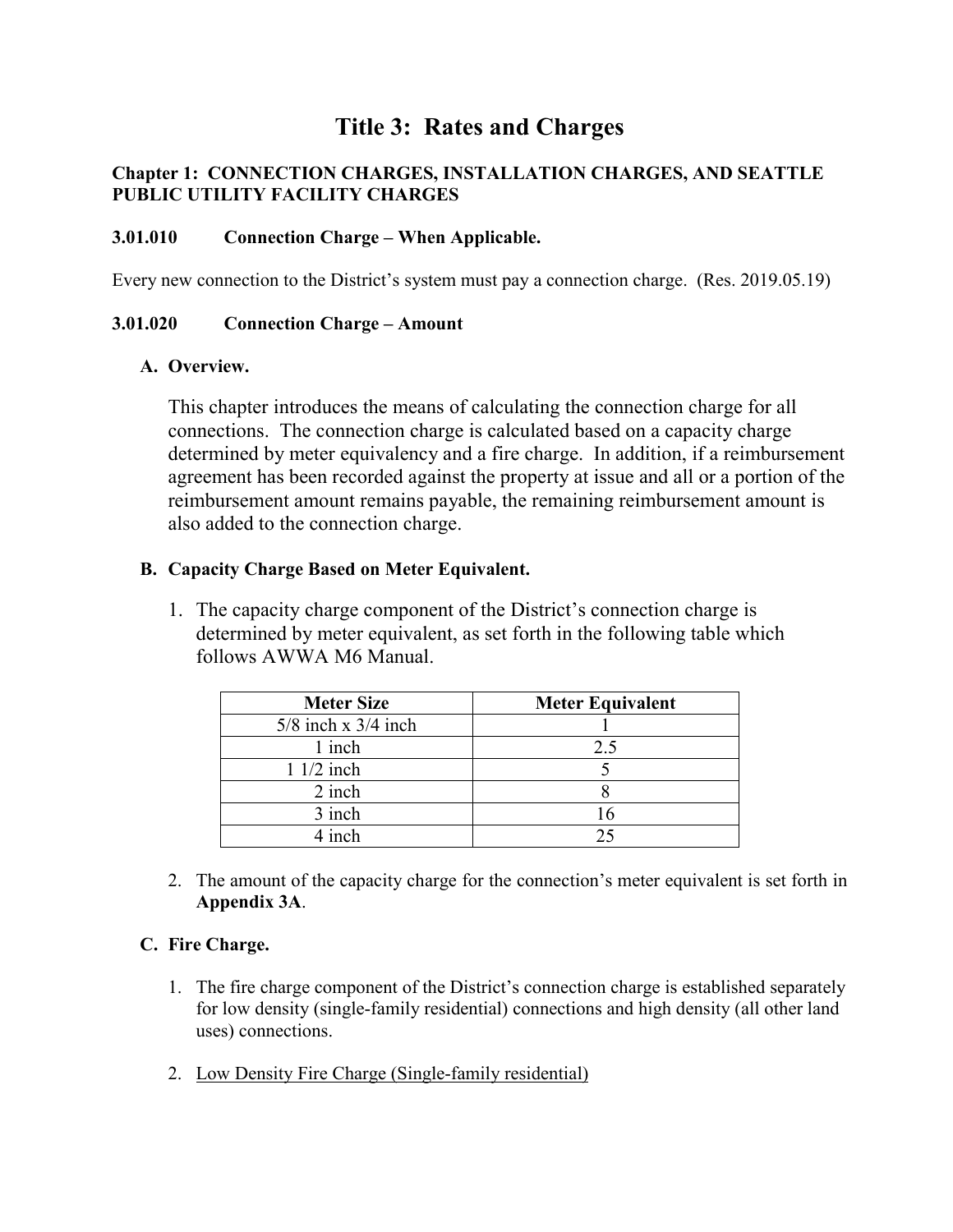The District's low density fire charge is a flat rate charged per meter. The per meter rate is set forth in **Appendix 3A**.

3. High Density Fire Charge (All non-single-family residential)

The District's high density fire charge is a flat rate charged per square foot. For the purposes of this fire charge, square footage means gross square footage with the exception of parking garages where the square footage is computed on the single largest floor only. The per square foot rate is set forth in **Appendix 3A**.

## **D. Connection Charge - Calculation Method.**

The required connection charge for each connection shall be calculated as follows:

- Step 1: Determine the Capacity Charge.
- Step 2: Determine the Fire Charge.
- Step 3: Determine whether the property at issue is subject to a reimbursement agreement; if so, determine the reimbursement amount payable under the reimbursement agreement.
- Step 4: Add the amounts from Steps 1, 2, and 3 to arrive at the total connection charge. (Res. 2016.06.19)

# **E. Credit for Prior Connection Charge Payment.**

- 1. Credit. If a property for which a connection charge becomes due has previously paid a connection charge (or connection charge equivalent), the connecting use will receive a credit for the equivalent water service; provided that, the District will in no case pay a monetary refund. (Res. 2021.02.08)
- 2. Conversion from fire-only service. A use that converts from fire-only service to add or substitute domestic receives no connection charge credit.

# **3.01.030 Seattle Public Utility (SPU) Facilities Charge – When Applicable and Amount**

Seattle Public Utilities (SPU) may require payment of a facilities charge for new or modified connections to the District's system. The requirement to pay SPU's facilities charge and the amount of the charge are established by SPU. The SPU facilities charge is collected by the District and then forwarded to SPU. When SPU requires payment of a facilities charge, it must be paid to the District at the same time as payment of the District's connection charge. The amount of the SPU facilities charge is set forth in **Appendix 3A**. Additional SPU facilities charge information provided by SPU is attached as **Appendix 3B** (Res. 2019.05.19).

# **3.01.040 Connection Charge – Time for Payment and Temporary Connections.**

A. A connection charge shall be paid in full pursuant to subsections B and C below.